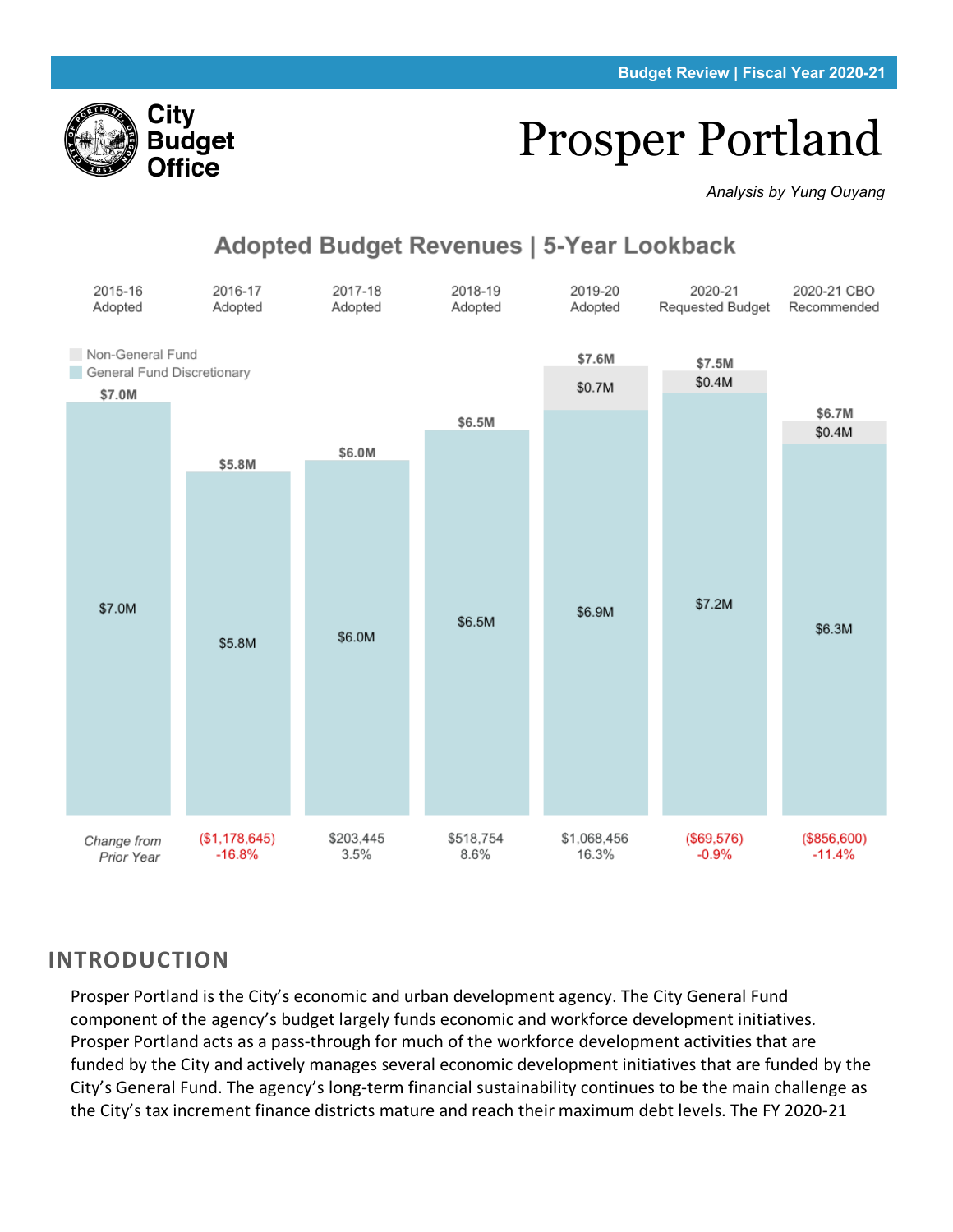Requested Budget includes three requests for additional General Fund one-time resources to continue the Portland Film Office, pay half of the bureau's share of the Portland Harbor Superfund obligation, and to fund a business anti-displacement initiative.

## **BASE BUDGET KEY ISSUES**

## **Long-Term Financial Sustainability**

As has been discussed in prior reviews, Prosper Portland's key budget issue remains fiscal sustainability. The agency has shrunk significantly over the last decade in preparation for the maturation of the City's urban renewal areas, which will soon reach their maximum debt levels. Prosper Portland's five-year forecast contemplates further decreases in both resources and employees. The chart below illustrates the planned decline in new Tax Increment Financing (TIF) revenues over the next ten years.



A possible component of Prosper Portland's long-term fiscal sustainability are new tax increment finance districts. With the expiration of nine of the ten districts over the next decade, the creation of new TIF Districts would offset the benefit of returning taxes to the General Funds of local jurisdictions. The City, and other jurisdictions, are presently engaged in financial planning around what to do with the returning taxes, which are projected to be nearly \$40 million for the City of Portland alone, annually by FY 2028-29. URAs have come under increased scrutiny over the last decade, and perhaps most notably are now banned in California, whose system was found to be rife with abuses. However, the dissolution of URAs in that state have contributed to less affordable housing being developed there, and California is now considering the restoration of TIF using some of the policy changes that the State of Oregon and the City have implemented over the last ten years, including increased local input and an emphasis on affordable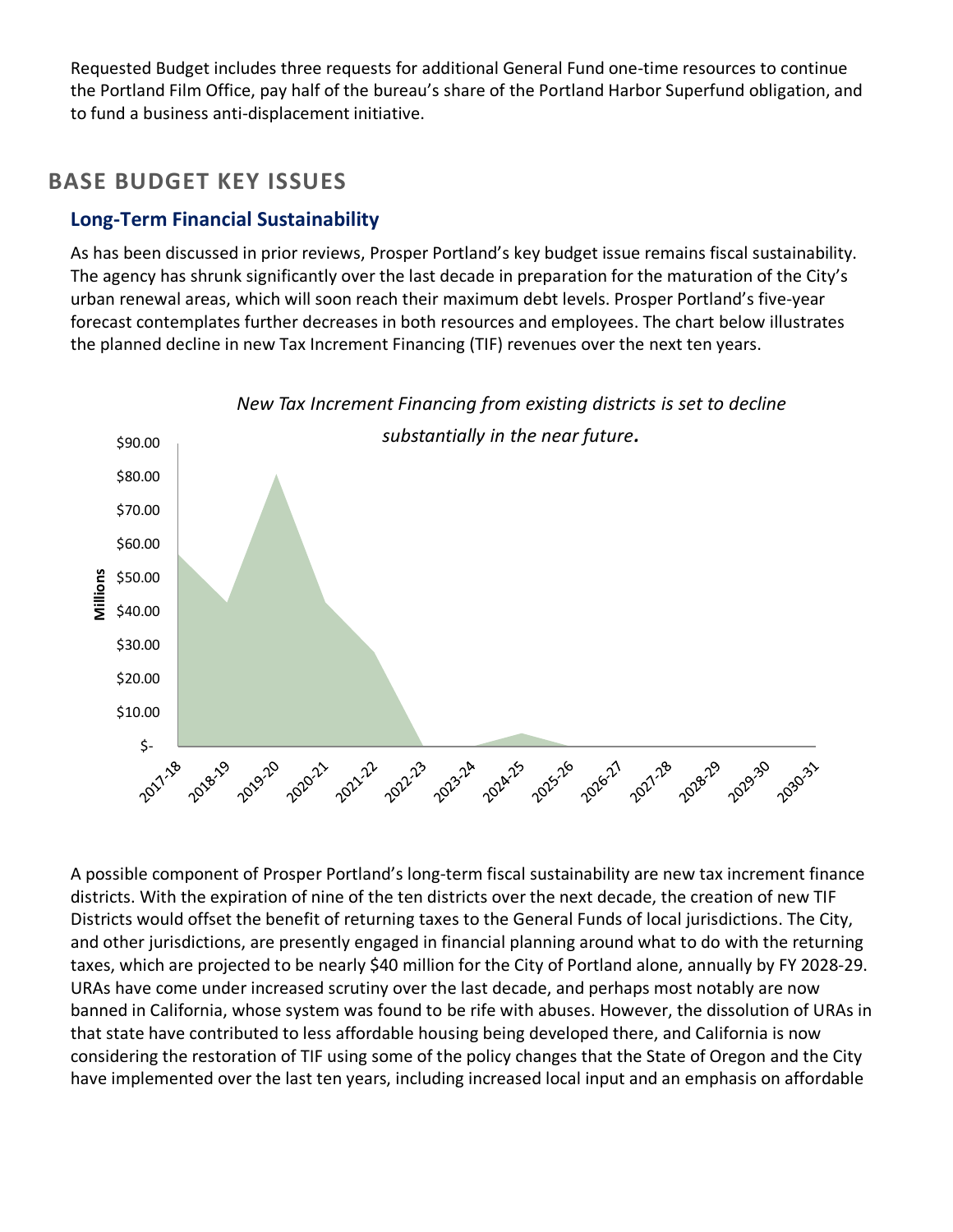housing and transit-oriented development.<sup>[1](#page-2-0)</sup> CBO recommends that City Council and Prosper Portland explicitly set forth a plan for determining if new URAs are going to be part of Prosper Portland's longterm fiscal sustainability plan so that the City and its overlapping jurisdictions may prudently plan for their own long-term sustainability. In addition to planning for future financial stability, the CBO recommends structured conversations that explicitly discuss the trade-offs associated with returning expired TIF resources to the City's General Fund as compared to reinvesting in economic and community development strategies supported by Prosper Portland.

The Financial Sustainability Plan (FSP) adopted by the Prosper Portland Board in July 2018 has not been formally updated and remains the benchmark by which the agency is measuring overall performance. Prosper provides updates annually to the Board to highlight the tracking actions and subsequent results – for example, reporting program income versus what is in the FSP, progress implementing property plans for all properties, the status of launching a New Market Tax Credit program, and success securing new public resources. The primary issue the agency has addressed with its Board is the timeline for implementing investments that will yield returns for the agency and replace tax increment financing (TIF) resources in the mid-2020's. Prosper will be developing a more robust forecasting tool to create updates to the overall plan based on current activity and scenarios for properties and TIF investments.

# **DECISION PACKAGES**

## **Portland Harbor Cleanup**

*\$364,600, 0.00 FTE*

## **Request Summary**

Prosper requests \$364,600 in one-time General Fund resources for half of its share of the agency's FY 2020-21 obligation to the Citywide effort to clean up the Portland Harbor Superfund site.

## **Offset Summary**

As Prosper's obligation for FY 2020-21 is \$729,200, in accordance with the Mayor's budget guidance to either offset half of the costs with reductions elsewhere or match the requested resources with outside revenues, the agency has designated \$364,600 of TIF from the River District URA as the matching funds. Most of the properties identified by the City as requiring development of a legal defense for Prosper are located within this URA.

## **CBO Analysis**

Work on the Portland Harbor site has progressed from the investigation phase to cleanup design and implementation with the release of Record of Decision in 2017. A settlement process is underway to allocate the estimated \$1.05 billion cleanup costs among the numerous potentially liable parties; this process is estimated to take several years. The City's goal is to promote cleanup as expeditiously as possible while the potentially responsible parties continue to work on allocating the parties' obligations. CBO established a central reserve in January 2020 to collect funds City-wide to help meet these obligations, and Prosper's obligation, along with those of the other City bureaus involved, will be transferred to this trust fund. In addition to the \$729,200 obligation for FY 2020-21, the City has estimated that Prosper's obligations in FY 2021-22 and FY 2022-23 will be \$637,200 and \$76,800, respectively, and obligations in out-years are unknown. These estimates are expected to change annually as the City gains additional information.

<span id="page-2-0"></span><sup>1</sup> <https://www.latimes.com/politics/la-pol-ca-urban-renewal-program-returns-20180212-story.html>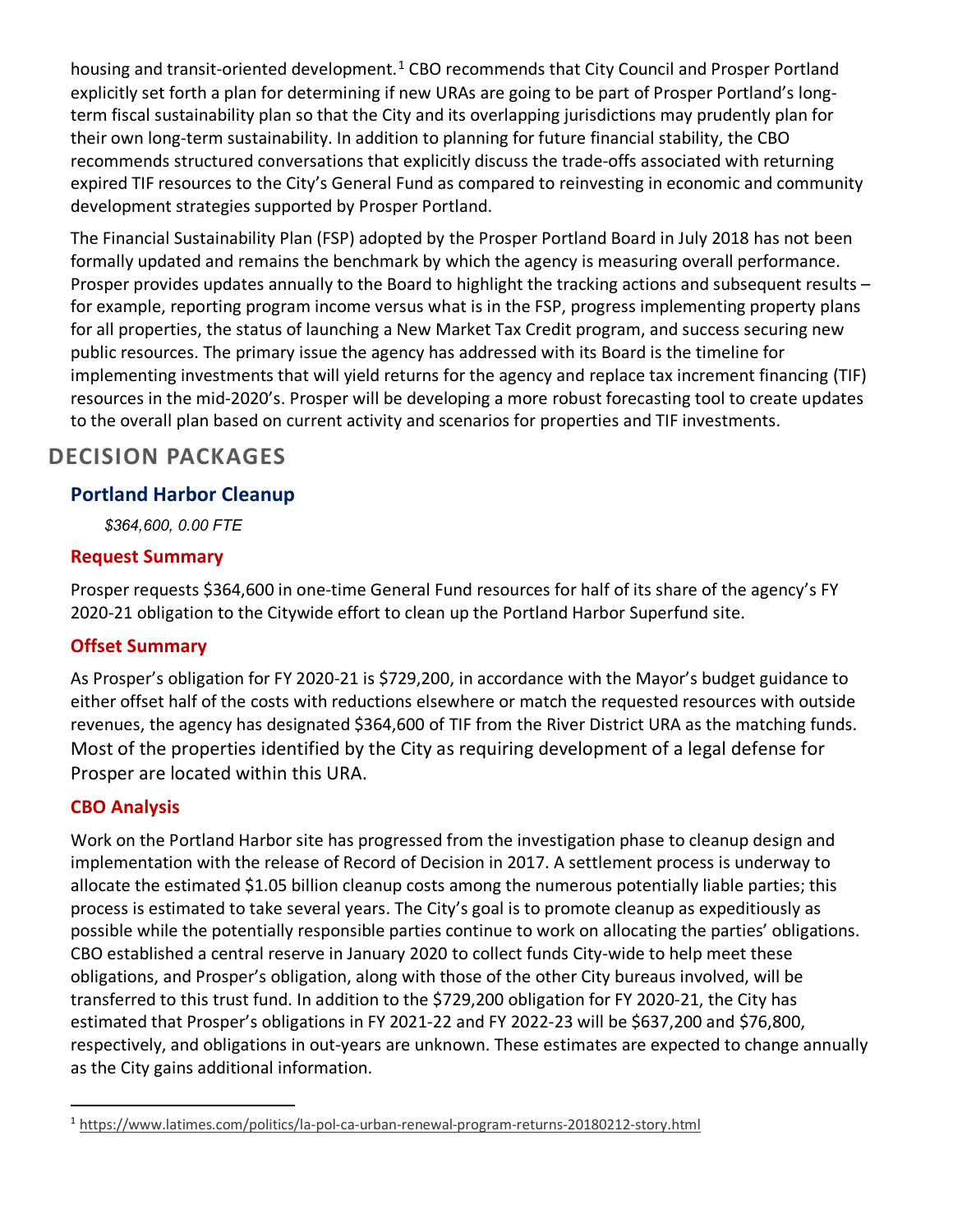Prosper believes that using TIF from the River District URA for a part of its obligation is consistent with the usage of those revenues for environmental remediation of properties owned or acquired by an urban renewal agency such as itself. While the agency intends to request continued General Fund support for a portion of the outyear obligations, it states that it will continue to fund a portion out of the River District URA. These amounts are not included in the district's Five-Year Forecast submitted as a part of the agency's FY 2020-21 Requested Budget, but Prosper plans to include them in the next version of its Five-Year Forecast. The forecast will continue to be updated and the budgets balanced as decisions on investments, repayment of the line of credit, and disposition of the USPS site are finalized.

However, the River District Five-Year Forecast currently shows a deficit of \$42 million based on current anticipated resources and all currently identified commitments. Therefore, Prosper states that allocating the entire \$728,200 of its FY 2020-21 obligation to the River District URA would effectively cripple that TIF District and even allocating \$364,600 will require additional reductions to other planned expenditures related to the USPS project or the Union Station project in the Broadway Corridor. CBO notes that the agency's Five-Year Forecast projects a 31.9 million *deficit* in fund balance by the beginning of FY 2022-23 partially due to large obligations in FY 2020-21.

Prosper states that its conservative estimate of resources in the district is not enough to fund all the commitments currently identified in the district. Total required expenditures include:

- Current cost estimates to prepare the USPS site for development,
- **EXEDENT** Commitments for the River District portion of the Old Town/China Town action plan,
- **Providing matching funds for the next anticipated infrastructure grant for Union Station,**
- Repaying the \$35 million General Fund backed line of credit that supported infrastructure investments in the district,
- and related Prosper Portland staffing/administrative expenses for these projects.

Past district forecasts have been balanced, assuming lower cost estimates on the USPS site and the site property sale repaying the \$35 million line of credit in the early 2020s as planned. USPS cost estimates have risen for relocation of the USPS retail site, demolition of the existing structure, and planned infrastructure improvements. Moreover, the timeline for land sales, which are dependent on demolition and infrastructure, have been moved to later years. The balancing required to implement the Broadway Corridor framework plan and USPS site is an active negotiation with the development partner and community members.

In light of this information, CBO has significant concerns about the financial situation of the district as a whole. There is a need for a larger understanding of options and tradeoffs to make the district financially viable, and a commitment to a comprehensive solution. CBO does not recommend allocating General Fund resources but recommends that the financial obligation for current and future payments for Portland Harbor cleanup should be part of this larger conversation that should be addressed imminently. As this request represents the first of several years of financial obligations for Prosper regarding Portland Harbor cleanup, any decision to allocate General Fund resources towards this effort should not just weigh current year trade-offs but also consider the future plan and trade-offs for this financial obligation as a whole. Until the larger solution is determined - which may well have an impact on General Fund resources – CBO recommends that these costs be incorporated in the district financing plan.

#### **CBO Recommendation: \$0 one-time | 0.00 FTE**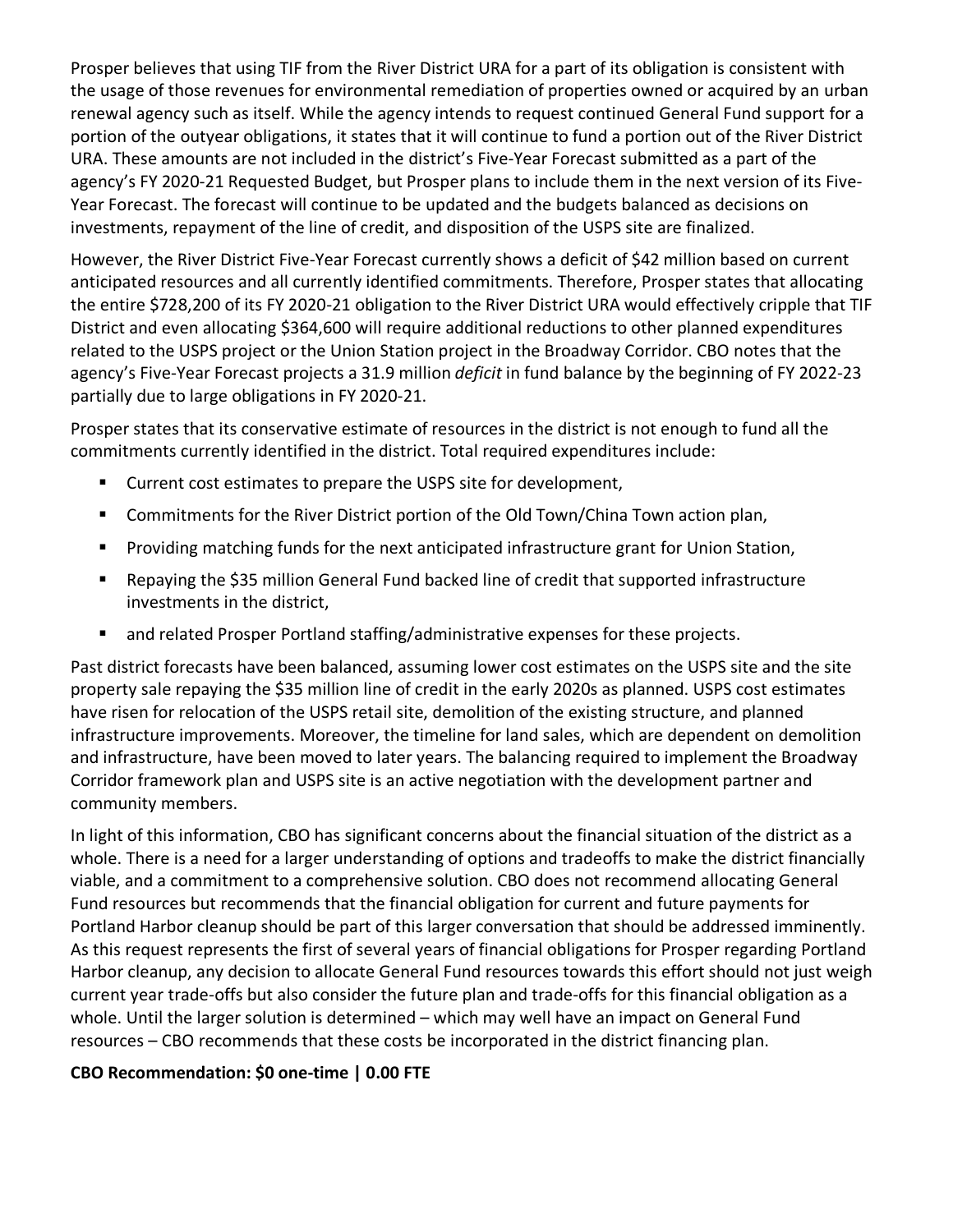## **Portland Film Office (PFO)**

*\$142,000, 0.00 FTE*

#### **Request Summary**

Prosper Portland is requesting \$142,000 in General Fund one-time resources for the Portland Film Office (PFO) for FY 2020-21. The requested amount will cover one (1.0) FTE and materials & services.

#### **Offset Summary**

When Prosper initially developed this request, it was expecting a \$180,000 match from Travel Portland. However, this arrangement has since fallen through, and there is currently no revenue match or budget offset for this request.

#### **CBO Analysis**

Prosper states that the request is in response to a FY 2018-19 Budget Note and that if approved, the resources will fund the Office while it works to centralize permitting functions and to become selfsustaining. Prosper states that the minimal need for the Office is \$230,000 annually, although a fullservice office with a business development function equal to peer cities would require approximately \$365,000.

The PFO has been funded with one-time General Fund dollars since ongoing funding was cut from the FY 2017-18 Adopted Budget. A Budget Note and council resolution were adopted in November 2018 outlining Council's priorities for transitioning the Office off the current dependence on General Fund monies and towards a funding model that incorporates existing permit revenues. Prosper states that in subsequent conversions with PBOT and Parks, it became clear that these permitting bureaus were unable to commit any resources towards the PFO. Since it was determined that existing permit revenue was not available to contribute any funding, Prosper has been engaged in seeking alternative funding pathways and has concluded that true self-sufficiency is no longer feasible. Despite these challenges the agency states that the PFO is working diligently to identify alternative funding sources that would ultimately remove the need for the annual General Fund contributions. These alternative sources represent models used in most other markets around the U.S. for funding film initiatives. This includes the rollout of the universal film permit program estimated to bring in \$70,000 annually, a possible materials & services grant from Travel Portland, and a possible contribution from the Regional Arts and Culture Council.

In FY 2019-20, Prosper received \$142,000 of General Fund resources for the PFO, and the request for FY 2020-21 is for the same amount. CBO does not recommend an additional appropriation of General Fund resources for the PFO in FY 2020-21. The agency has indicated that it would like to request a total of \$425,000 for three years, with FY 2020-21 being the first year. Prosper states that the convening of industry, partners, and stakeholders to develop a long-term strategic plan for the office and the industry has been on hold due to funding uncertainty. However, the current request already represents the fourth year of one-time funding with the intent of reaching financial sustainability. CBO believes that the development of the plan itself should precede the City devoting additional General Fund dollars to the office.

Furthermore, while the office does have programmatic goals, there are no performance indicators that measure outcomes. Prosper states that in previous years estimates of economic impact of the industry have been \$140 million to \$170 million statewide and that 2,950 direct jobs for productions were generated in FY 2018-19. However, these are figures associated with the State of Oregon's incentive program; it is unclear what amount of economic activity the PFO itself has helped generate. Should the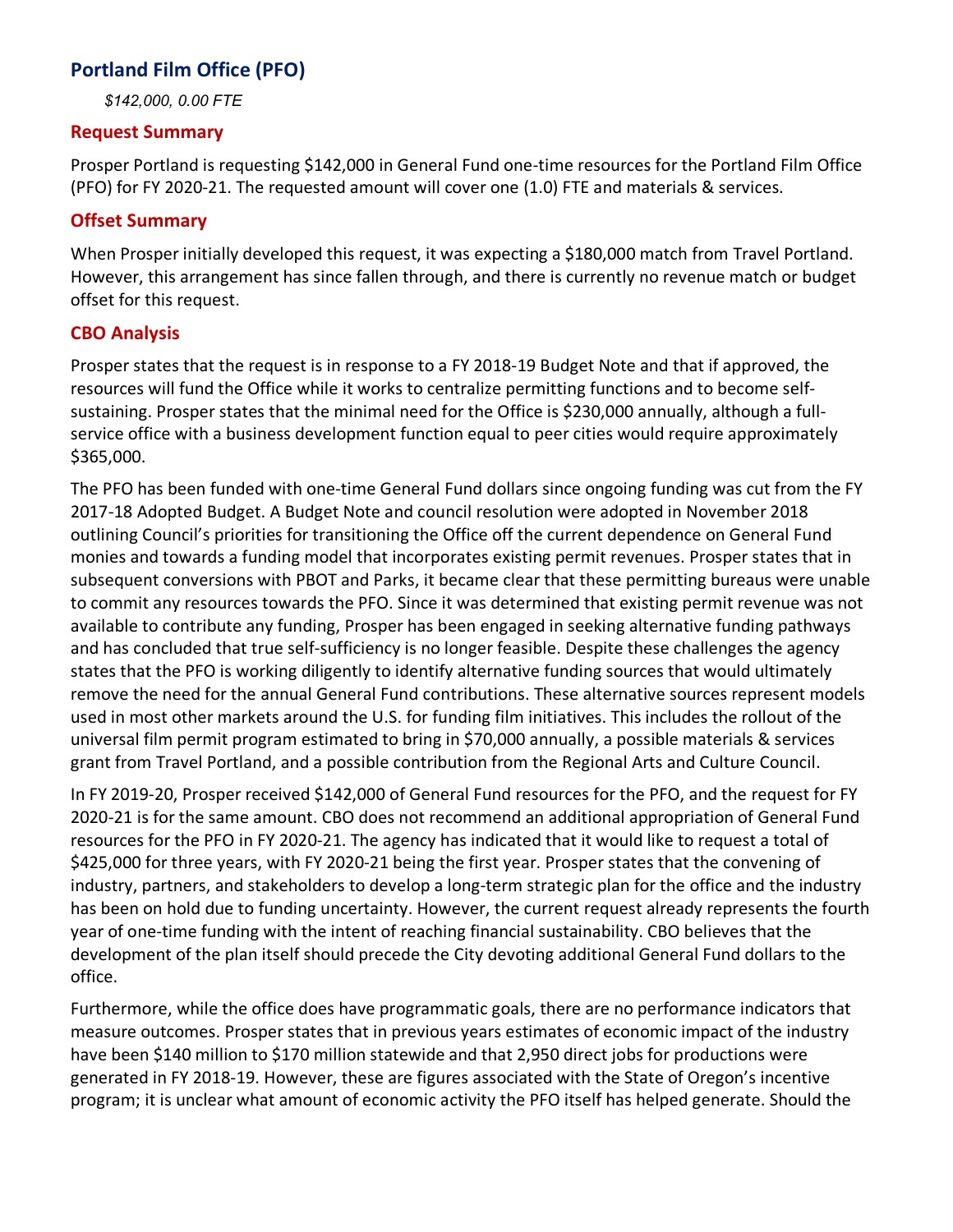Film Office continue in its current form, CBO recommends that the Office more fully demonstrate that its activities have indeed been responsible for significant economic benefits, provide some relief of the regulatory burden on City bureaus, and fulfill its promise of a universal film permit. If the universal permit is ready for deployment in July 2020 and Council does not provide General Fund resources for the PFO to continue to operate next year as it has been operating, the permit can potentially be managed by existing staff in PBOT and Parks.

#### **CBO Recommendation: \$0 one-time | 0.00 FTE**

## **Community Development Mitigating Displacement**

*\$350,000, 0.00 FTE*

## **Request Summary**

The Mayor's FY 2020-21 Budget Guidance included as one of seven priority issue areas a directive for the Bureau of Planning and Sustainability, the Portland Housing Bureau, the Portland Bureau of Transportation, and Prosper Portland to develop, implement, and manage equitable community development while mitigating displacement alongside infrastructure bureau partners. This effort was expected to include:

- 1. Collaboration alongside Portlanders to center community needs;
- 2. Improvement of East Portland to catalyze equitable and sustainable community development; and
- 3. Prioritization of residents who have displaced or who are at risk of displacement to achieve shared economic prosperity.

For FY 2020-21, the Housing Bureau, Bureau of Planning & Sustainability, and Prosper Portland put forward a collective one-time General Fund ask of \$1.14 million to support specific activities, which is anticipated to total \$3.42 million over the next three years.

## **Offset Summary**

The components' requested General Fund resources would be matched by:

- Division Transit Business Support \$100,000 of Enterprise Zone (E-Zone) resources
- Inclusive Business Resource Network \$100,000 of E-Zone resources
- Retail Navigator \$100,000 of TIF resources and \$50,000 of E-Zone resource

## **CBO Analysis**

Following the Mayor's budget guidance, Prosper Portland is requesting \$350,000 in General Fund onetime resources to provide culturally specific business support to prevent small businesses in east Portland from being displaced as a result of the City's transportation and other investments in the area. This request is submitted in conjunction with separate requests from the Portland Housing Bureau and the Bureau of Planning and Sustainability's (BPS). The group is initially focusing on programming to address potential displacement of residents and businesses in east Portland related to two specific projects: the Division Bus Rapid Transit project and Parklane Park. Over the long-term, the group identified the need to strengthen the internal and external governance/network as well as improve tools for understanding and mitigating the impact of major City investments.

There are three components to Prosper's effort: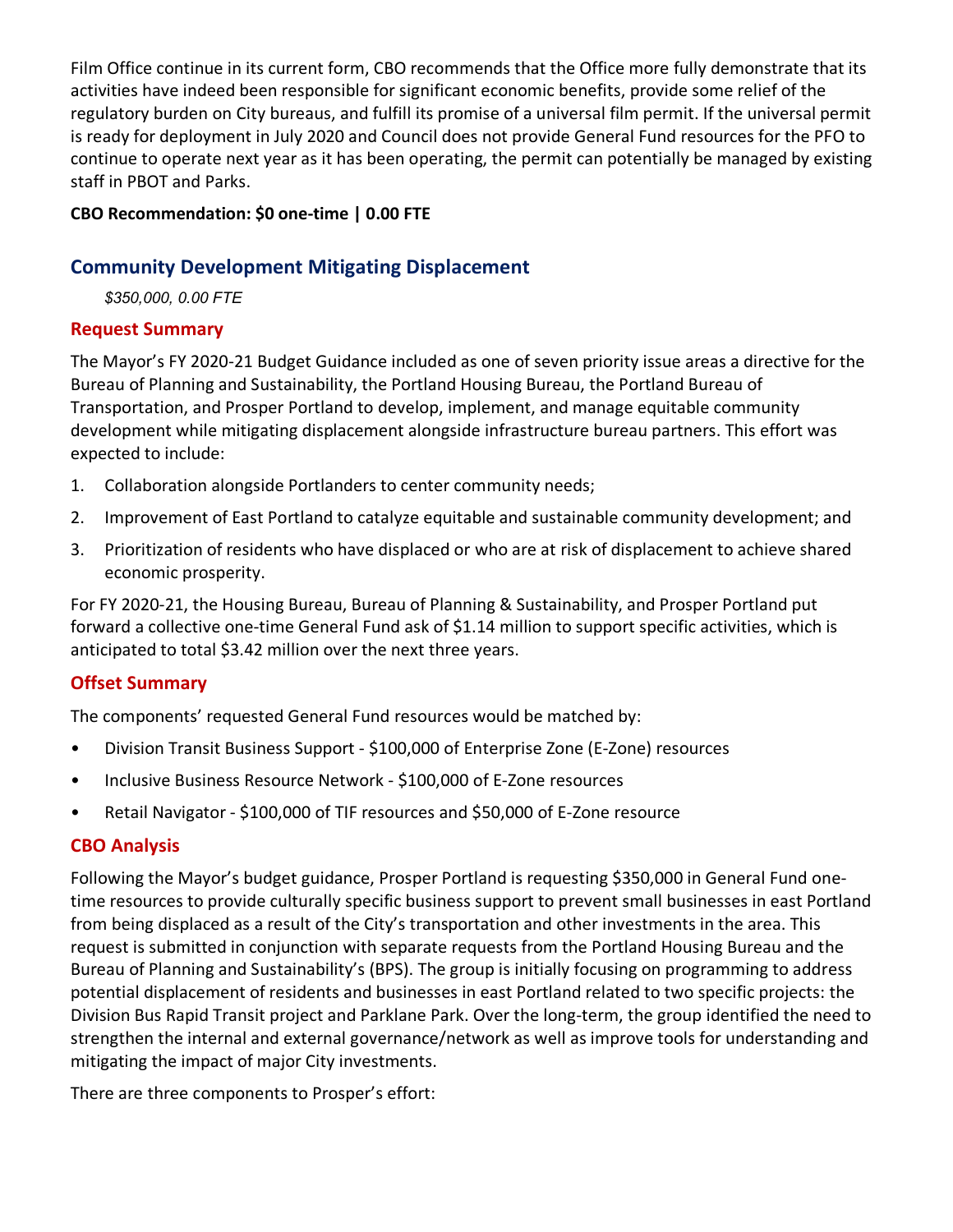- **Division Transit Business Support (\$100,000)** continue the delivery of culturally responsive business outreach, support services, and technical assistance through the Inclusive Business Resource Network (IBRN) to businesses located in the outer SE Division corridor;
- Inclusive Business Resource Network (\$100,000) deliver light touch support via the districts in the Neighborhood Prosperity Network (NPN);
- Retail Navigator (\$150,000) expand "boots-on-the-ground" support for small business owners operating retail or interested in operating retail around space programming, improvements, lease review and negotiation, broker connections, resource navigation, and other commercial retail business topics.

This request is the first of 3 years of one-time requests anticipated to complete this work, although the agency had already requested funding for the Division Transit component over several budget development and amendment processes, most recently in the FY 2019-20 Fall BMP, and City Council has consistently declined to fund the effort. Through partnership with other City and regional partners, the agency was able to secure grant funding for these costs for the first two years of the Portland Local Action Plan for the Powell-Division corridor. This funding source has recently come to an end.

The request offers clear goals in terms of the workload that would be conducted:

- Division Transit Business Support Conduct outreach to 150 businesses, or at least 350 outreach hours, with 30 businesses each receiving approximately 10 hours of business support services;
- Inclusive Business Resource Network 150 clients who live or work in the NPN districts will be served;
- Retail Navigator 50 east Portland businesses will receive light touch support, and ten businesses will receive intensive support

The agency states that it will be tracking client transitions from light touch to long term IBRN programming and mentions that IBRN uses a qualitative and quantitative badge tracking system that measures outcomes around business strength, stability, and scalability. While the bureau has been tracking IBRN program performance through the badge tracking system since the program began in FY 2017-18, it is unclear whether the five-year goals will be reached. Prosper Portland emphasizes that the program is multi-year, and expectations are that businesses take multiple years to stabilize and prepare for growth. This should be kept in mind as the program's performance is evaluated.

|                                                                                                                                                 | Five-<br>Year<br>Goal | FY<br>2018-19<br><b>Target</b> | <b>FY</b><br>2018-<br>19<br>Actual | FY 2018-19<br><b>Target</b><br>Achieved? |
|-------------------------------------------------------------------------------------------------------------------------------------------------|-----------------------|--------------------------------|------------------------------------|------------------------------------------|
| Number of Strong and Stable business<br>owners who have established a<br>foundation for the future and receive a<br>benefit from their business | 1,000                 | 200                            | 118                                | No.                                      |
| Number of Growth businesses that<br>have realized efficiencies in ordering<br>operating, and/or production                                      | 250                   | 30                             | 44                                 | Yes                                      |
| Number of Scale businesses that have a<br>market-proven product or service and<br>are investing in the expansion of their<br>business footprint | 25                    | 4                              | 5                                  | Yes                                      |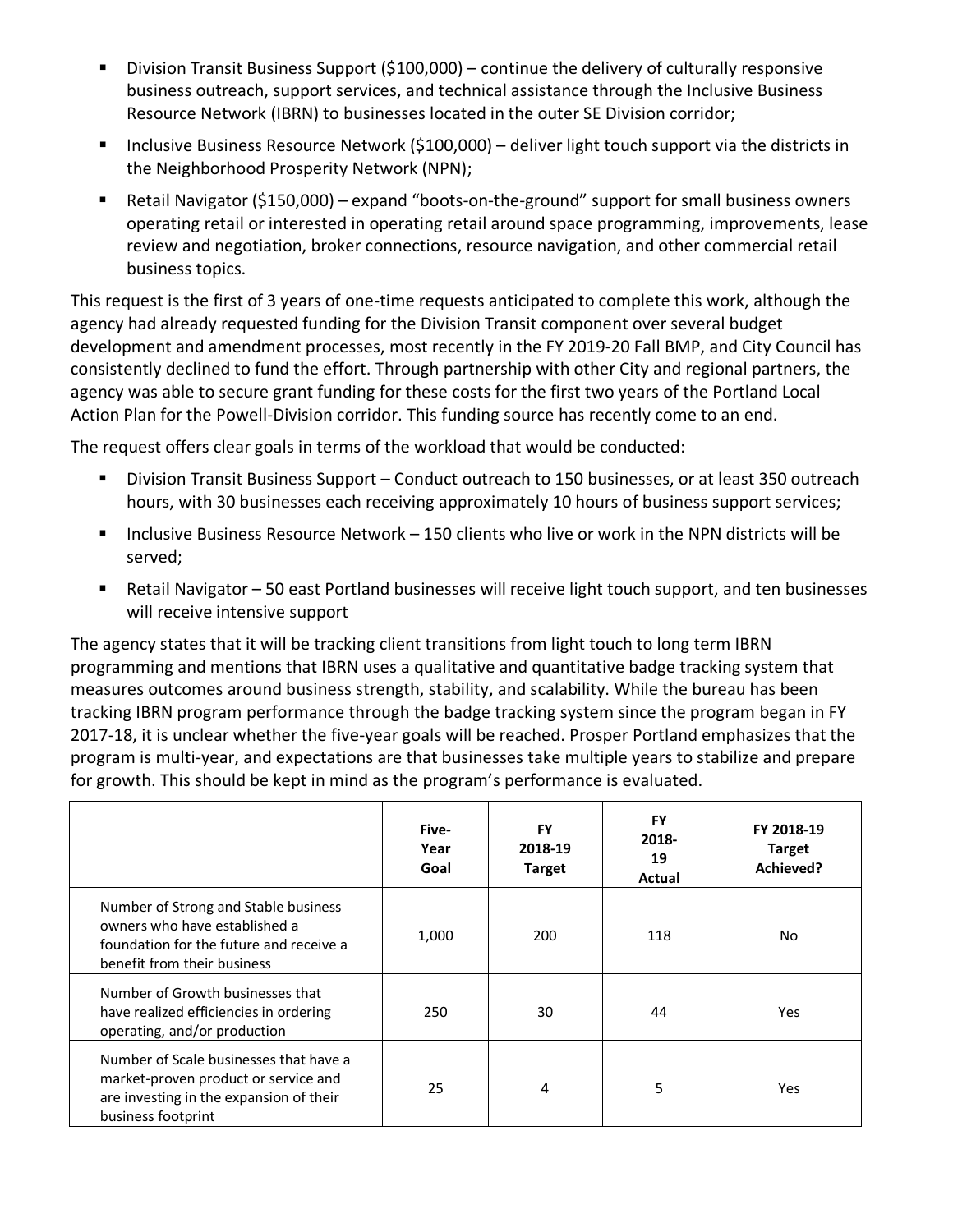| Number of Getting ready to Launch<br>traded sector startups - aspiring<br>entrepreneurs that move past concept<br>and launch a product or technology<br>into a new market | 100 | 35  | 46  | Yes |
|---------------------------------------------------------------------------------------------------------------------------------------------------------------------------|-----|-----|-----|-----|
| Number of businesses receiving light<br>touch technical assistance                                                                                                        | I/A | 400 | 594 | Yes |
| Number of businesses receiving long-<br>term technical assistance                                                                                                         | I/A | 400 | 497 | Yes |
| Percent of business owners of color<br>served by the network                                                                                                              | I/A | 75% | 70% | No. |

IBRN was able to achieve most of its performance goals for FY 2018-19. While the program was not able to develop 200 business owners to the level of having a foundation for the future and who receive benefits from their businesses ("Strong and Stable"), there are still a couple more years for Prosper Portland to ensure that the five-year goal of 1,000 will be met. On the other hand, the inability to meet the FY 2018-19 goal is a concern since the targets for the earlier years of the five-year period are lower than future targets, raising the question of how the program would be able to achieve the higher targets of the future years if it cannot meet the lower ones now. While acknowledging that businesses take multiple years to stabilize and prepare for growth, CBO recommends that Prosper Portland consider conducting an evaluation of the effectiveness of activities that it has undertaken to move business owners to the Strong and Stable level if it has not already begun to do so. With 2.5 years of the program already passed, now is a good time to evaluate and make the necessary improvements.

In addition, Prosper states that IBRN's community of practice and outcomes committee are working to identify trackable outcomes for its light touch programming. The agency notes that these light-touch services are essential for providing lower barrier access to services and have been intentionally developed to solve for specific problems and tailored to a community's specific needs. Prosper notes that 11% of clients served through Neighborhood Prosperity Network services have transitioned into long term programming to date and 27% have achieved a Strong and Stable badge. The agency emphasizes that the ultimate outcome of businesses prevented from displacement as intended in this budget request will involve a timeframe longer than the one-year budget reporting period and would require putting in place on-the-street surveying and inventorying. This is notable as it indicates there is a longer required investment to understand and assess effectiveness.

The goal of this request is to help pilot an approach to coordinating and sequencing bureau interventions prior to major public capital investments that are likely to result in increased property values, taxes, rents, and other cost of living increases. This connects to Comprehensive Plan policies to combat displacement of residents and business owners spurred by changes in neighborhood affordability. The Bureau of Planning and Sustainability has been charged with creating and managing a master inventory of these policies, which will help to align and prioritize efforts across bureaus. CBO recommends funding BPS' request to continue this work, which is critical to ensuring the overall success of the City's antidisplacement strategy.

CBO notes that Prosper's request would advance the City's equity goals, as the programs are prioritized for under-represented business owners, including people of color, women, and those who are lowincome. However, the extent to which inequity would be reduced is unknown. While Prosper does utilize the badge tracking system to evaluate IBRN, the agency has not provided specific numerical outcome goals associated with this request. While the request addresses a clearly defined and pressing need, the